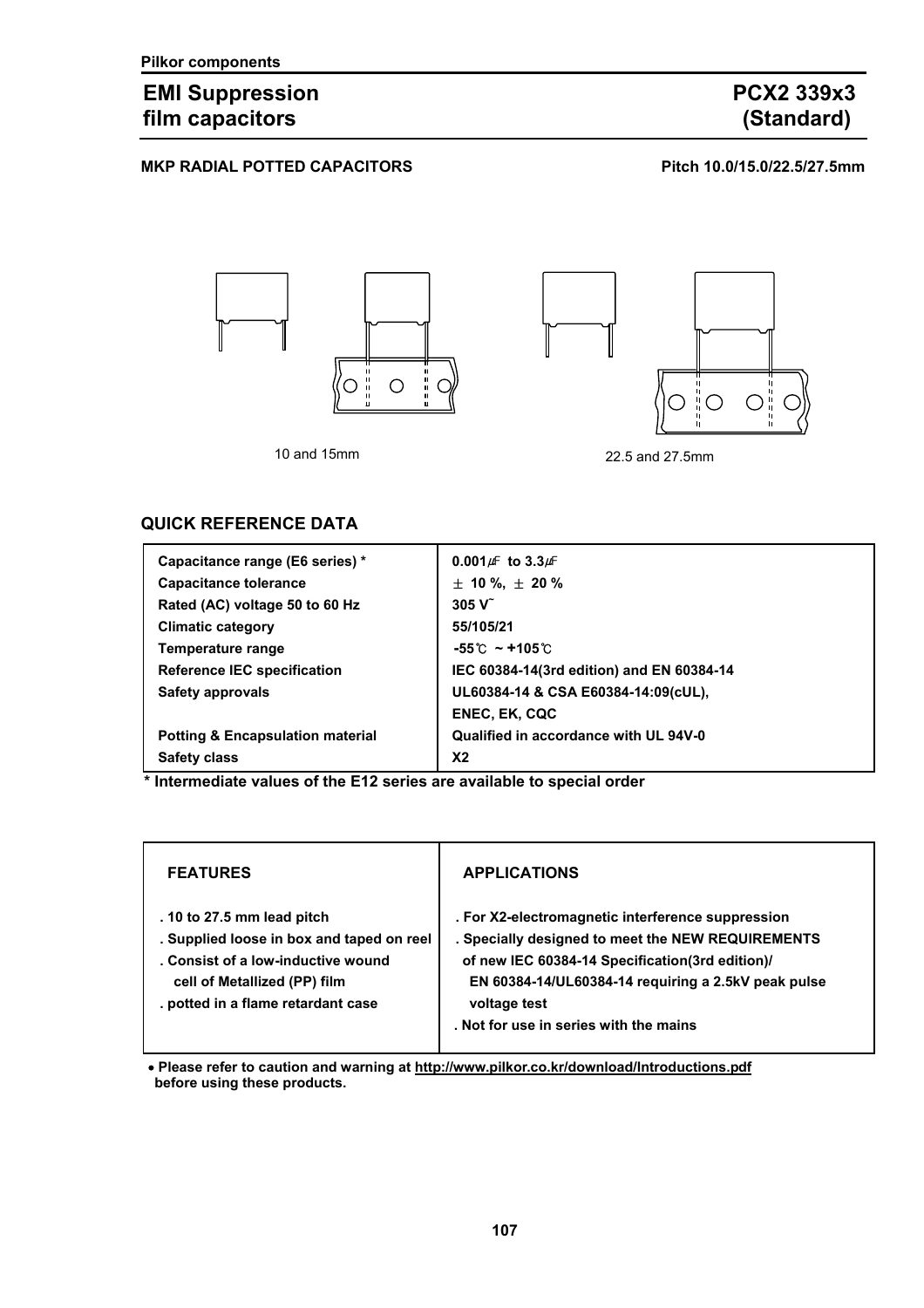# **EMI Suppression PCX2 339x3**<br> **film capacitors** (Standard) film capacitors

### **Ordering Information**



|                           |                    | PCX2 339 X X X X X X |                        |                              | Code |                             | <b>Version &amp; Voltage</b> |      |
|---------------------------|--------------------|----------------------|------------------------|------------------------------|------|-----------------------------|------------------------------|------|
|                           | <b>Type series</b> |                      | <b>Capacitance</b>     |                              | 3    |                             | Standard / 305V              |      |
|                           |                    |                      |                        |                              | Code |                             | Original pitch               |      |
|                           |                    |                      |                        |                              | D    |                             | 10.0 <sub>mm</sub>           |      |
|                           |                    |                      |                        |                              | F    |                             | 15.0 <sub>mm</sub>           |      |
|                           |                    |                      |                        |                              | J    |                             | 22.5mm                       |      |
|                           |                    |                      |                        |                              | L    |                             | 27.5mm                       |      |
| <b>Available versions</b> |                    |                      |                        |                              |      | Product (I <sub>max</sub> ) |                              |      |
|                           | <b>Packing</b>     |                      | <b>Lead length</b>     | Hole                         | 12.5 | 18.0                        | 26.0                         | 31.0 |
| code                      | method             | $C - tol.$           | & Height               | to hole<br>(P <sub>o</sub> ) |      |                             | Pitch (P)                    |      |
|                           |                    |                      |                        |                              |      |                             |                              |      |
| 0                         | Loose in box       | ±20%                 | It = $5.0 \pm 1.0$ mm  |                              | 10.0 | 15.0                        | 22.5                         | 27.5 |
| 1                         | Loose in box       | $\pm$ 10%            | It = $5.0 \pm 1.0$ mm  | $\overline{\phantom{0}}$     | 10.0 | 15.0                        | 22.5                         | 27.5 |
| 4                         | Loose in box       | ±20%                 | It = $25.0 \pm 2.0$ mm |                              | 10.0 | 15.0                        | 22.5                         | 27.5 |
| 5                         | Loose in box       | ±10%                 | It = $25.0 \pm 2.0$ mm |                              | 10.0 | 15.0                        | 22.5                         | 27.5 |

7 Ammopack ±10% H = 18.5mm\* 12.7mm 10.0 15.0 22.5 27.5

\* H ; intape height ; for detailed specifications refer to chapter PACKAGING

\*\* Some values is not following the coding rule.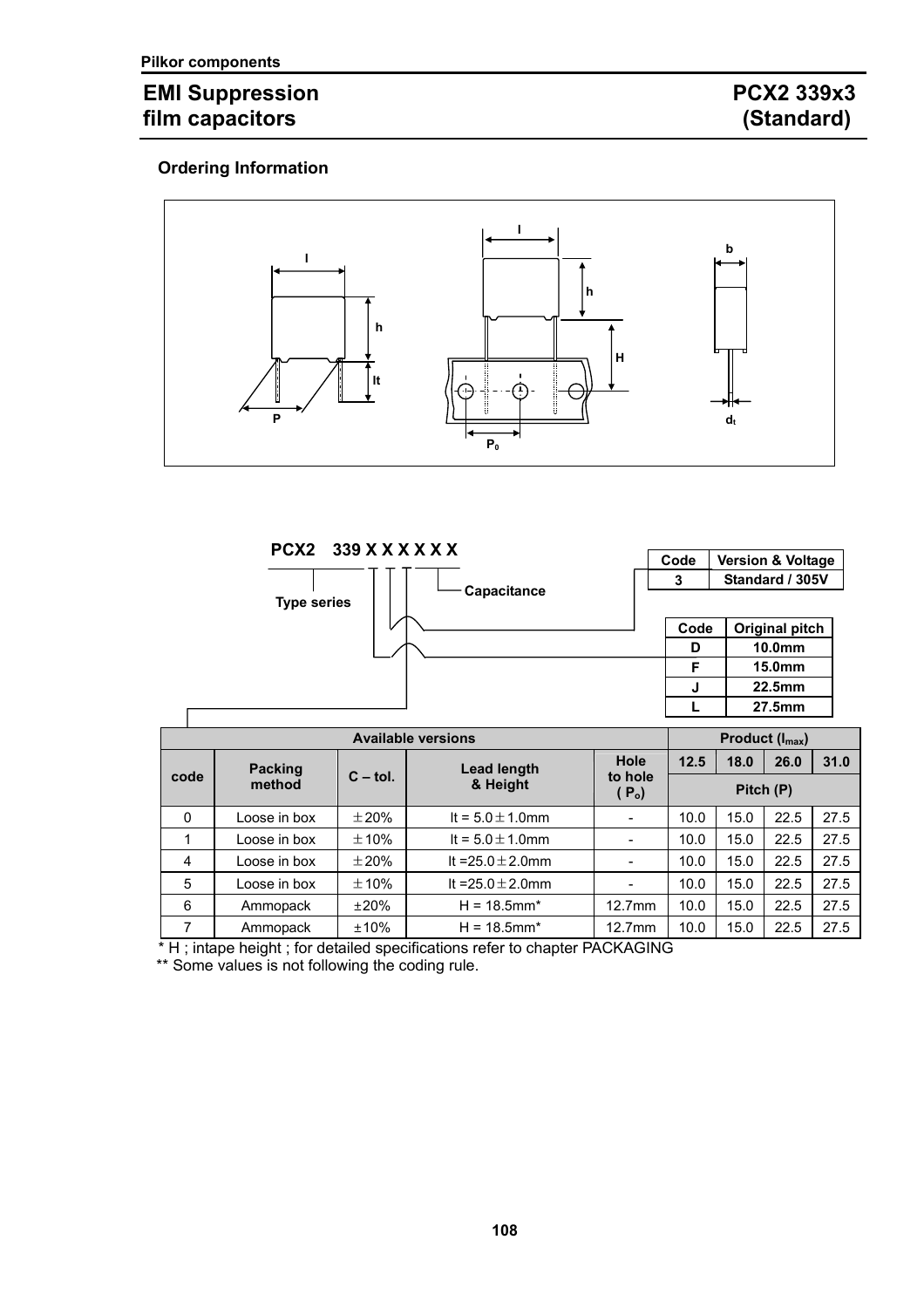## EMI Suppression **PCX2 339x3**<br>
film capacitors (Standard) film capacitors

#### **SAFETY APPROVALS**

| 981 L I I AL I I\YYALY  |          |                                 |                    |  |
|-------------------------|----------|---------------------------------|--------------------|--|
| <b>SAFETY APPROVALS</b> | Voltage  | <b>Value</b>                    | <b>File Number</b> |  |
| UL 60384-14 &           |          |                                 | E165646            |  |
| CSA E60384-14:09(cUL)   | 305V(AC) | 1nF to $3.3\text{\#}$           |                    |  |
| ENEC(SEMKO)*            | 305V(AC) | 1nF to $3.3\text{\#}$           | SE/0256-4          |  |
|                         |          | $C \leq 0.1 \mu F$              | SH03001-9001       |  |
| EK                      | 305V(AC) | $0.1\mu$ F < C $\leq 0.33\mu$ F | SH03001-8001       |  |
|                         |          | $0.33\mu$ F < C ≤ 1.0 $\mu$ F   | SH03001-13001      |  |
|                         |          | $1.0 \mu$ F < C ≤ 3.0 $\mu$ F   | SH03001-13002      |  |
| CQC                     | 305V(AC) | 1nF to $3.3\text{\#}$           | CQC08001023138     |  |

\* The ENEC-approval together with the CB-Certificate replace all national approval marks of the following countries(they have already signed the ENEC-Agreement): Austria; Belgium; Czech. Republic; Denmark; Finland; France; Germany; Greece; Hungary; Ireland; Italy; Luxembourg; Netherlands; Norway; Portugal; Slovenian; Spain; Sweden; Switzerland and United Kingdom

#### **Packaging Information**

| <b>SMALLEST PACKING QUANTITIES</b><br>(SPQ) | <b>LOOSE IN BOX</b>   |                      |  |
|---------------------------------------------|-----------------------|----------------------|--|
| <b>DIMENSIONS</b>                           | It = $5.0 \pm 1.0$ mm | It = 25 $\pm$ 2.0 mm |  |
| $4.0 \times 10.0 \times 12.5$               | 2000                  | 1200                 |  |
| $5.0 \times 11.0 \times 12.5$               | 1500                  | 1000                 |  |
| $6.0 \times 12.0 \times 12.5$               | 1000                  | 1000                 |  |
| 5.0 x 11.0 x 18.0                           | 1000                  | 1000                 |  |
| $6.0 \times 12.0 \times 18.0$               | 1000                  | 1000                 |  |
| 7.0 x 13.5 x 18.0                           | 1000                  | 1000                 |  |
| 8.5 x 15.0 x 18.0                           | 1000                  | 1000                 |  |
| $10.0 \times 16.5 \times 18.0$              | 1000                  | 1000                 |  |
| 11.0 x 18.5 x 18.0                          | 1000                  | 1000                 |  |
| $6.0 \times 15.5 \times 26.5$               | 1000                  | 1000                 |  |
| $7.0 \times 16.5 \times 26.5$               | 1000                  | 1000                 |  |
| 8.5 x 18.0 x 26.5                           | 500                   | 500                  |  |
| $10.0 \times 19.5 \times 26.5$              | 500                   | 500                  |  |
| $13.0 \times 23.0 \times 26.5$              | 500                   | 500                  |  |
| $11.0 \times 21.0 \times 31.5$              | 500                   | 250                  |  |
| 13.0 x 23.0 x 31.5                          | 250                   | 250                  |  |
| $15.0 \times 25.0 \times 31.5$              | 250                   | 250                  |  |
| 18.0 x 28.0 x 31.5                          | 200                   | 200                  |  |
| 21.0 x 31.0 x 31.5                          | 150                   | 150                  |  |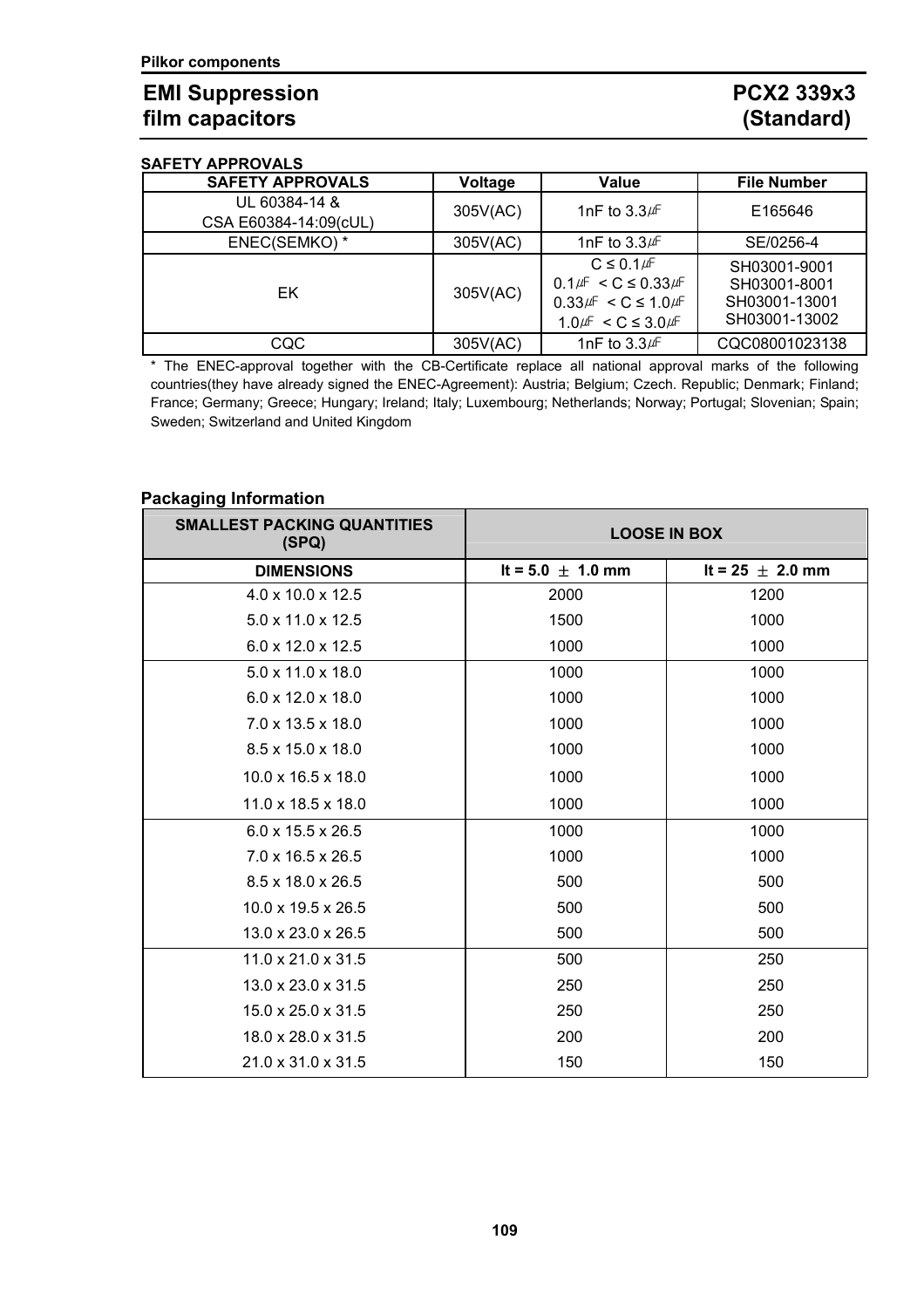# EMI Suppression **PCX2 339x3**<br> **FIMI Capacitors** (Standard) film capacitors

|  | SPECIFIC REFERENCE DATA FOR 305 $\mathsf{V}_{\mathsf{AC}}$ |  |  |  |  |  |  |
|--|------------------------------------------------------------|--|--|--|--|--|--|
|--|------------------------------------------------------------|--|--|--|--|--|--|

| <b>Tangent of loss angle</b>                                                                                | at 1 khz                                                                         | at 10 khz                                            |  |
|-------------------------------------------------------------------------------------------------------------|----------------------------------------------------------------------------------|------------------------------------------------------|--|
| $C \leq 470$ nF<br>470 nF < C $\leq$ 1 $\mu$ F<br>$C > 1 \mu F$                                             | $\leq 10 \times 10^{-4}$<br>$\leq 20 \times 10^{-4}$<br>$\leq 30 \times 10^{-4}$ | $\leq 20 \times 10^{-4}$<br>$\leq 70 \times 10^{-4}$ |  |
| Rated voltage pulse slope $(dV/dt)_{R}$<br>$P = 10.0$ mm<br>$P = 15.0$ mm<br>$P = 22.5$ mm<br>$P = 27.5$ mm | 550 $V/\mu s$<br>400 $V/\mu s$<br>200 $V/\mu s$<br>150 V/ $\mu$ s                |                                                      |  |
| R between leads, for $C \leq 0.33$ $\mu$ F                                                                  |                                                                                  | $>$ 15 000 MQ                                        |  |
| RC between leads, for C $> 0.33$ $\mu$ F                                                                    |                                                                                  | $\geq 5000$ s                                        |  |
| Withstanding(DC) Voltage (cut-off current 10mA)<br>$C \leq 1 \mu F$<br>$C > 1 \mu F$                        | $2250 V$ ; 1 min<br>1850 V ; 1 min                                               |                                                      |  |
| Withstanding(AC) Voltage between leads and case                                                             |                                                                                  | 2400 V; 1 min                                        |  |

**V**<sub>Rac</sub> = 305 **V**<sup> $\sim$ </sup> X2

### **X2 loose and taped**

|                    |                               |             | <b>CATALOGUE NUMBER</b> |                            |                      |            |  |
|--------------------|-------------------------------|-------------|-------------------------|----------------------------|----------------------|------------|--|
|                    |                               |             | PCX2 339                |                            |                      |            |  |
| Cap.               | $b \times h \times I$         | <b>MASS</b> |                         |                            | loose in box         |            |  |
| $(\mu \mathsf{F})$ | (mm)                          | (g)         |                         | It = $5 \pm 1.0$ mm        | It = 25 $\pm$ 2.0 mm |            |  |
|                    |                               |             | $C - tol.$              | $C - tol.$                 | $C - tol.$           | $C - tol.$ |  |
|                    |                               |             | ±20%                    | ±10%                       | ±20 %                | ±10%       |  |
|                    | Pitch = $10.0 \pm 0.4$ mm     |             |                         | $dt = 0.6 + 0.06/-0.05$ mm |                      |            |  |
| 0.001              | 4.0 x 10.0x 12.5              | 0.8         | D30102                  | D31102                     | D34102               | D35102     |  |
| 0.0015             | 4.0 x 10.0x 12.5              | 0.8         | D30152                  | D31152                     | D34152               | D35152     |  |
| 0.0022             | 4.0 x 10.0x 12.5              | 0.8         | D30222                  | D31222                     | D34222               | D35222     |  |
| 0.0033             | 4.0 x 10.0x 12.5              | 0.8         | D30332                  | D31332                     | D34332               | D35332     |  |
| 0.0047             | 4.0 x 10.0x 12.5              | 0.8         | D30472                  | D31472                     | D34472               | D35472     |  |
| 0.0068             | 4.0 x 10.0x 12.5              | 0.8         | D30682                  | D31682                     | D34682               | D35682     |  |
| 0.01               | 4.0 x 10.0x 12.5              | 0.8         | D30103                  | D31103                     | D34103               | D35103     |  |
| 0.015              | $4.0 \times 10.0 \times 12.5$ | 0.8         | D30153                  | D31153                     | D34153               | D35153     |  |
| 0.022              | 4.0 x 10.0x 12.5              | 0.8         | D30223                  | D31223                     | D34223               | D35223     |  |
| 0.033              | 5.0 x 11.0 x 12.5             | 0.9         | D30333                  | D31333                     | D34333               | D35333     |  |
| 0.047              | $5.0 \times 11.0 \times 12.5$ | 0.9         | D30473                  | D31473                     | D34473               | D35473     |  |
| 0.068              | 6.0 x 12.0 x 12.5             | 1.0         | D30683                  | D31683                     | D34683               | D35683     |  |
| 0.1                | $6.0 \times 12.0 \times 12.5$ | 1.0         | D30104                  | D31104                     | D34104               | D35104     |  |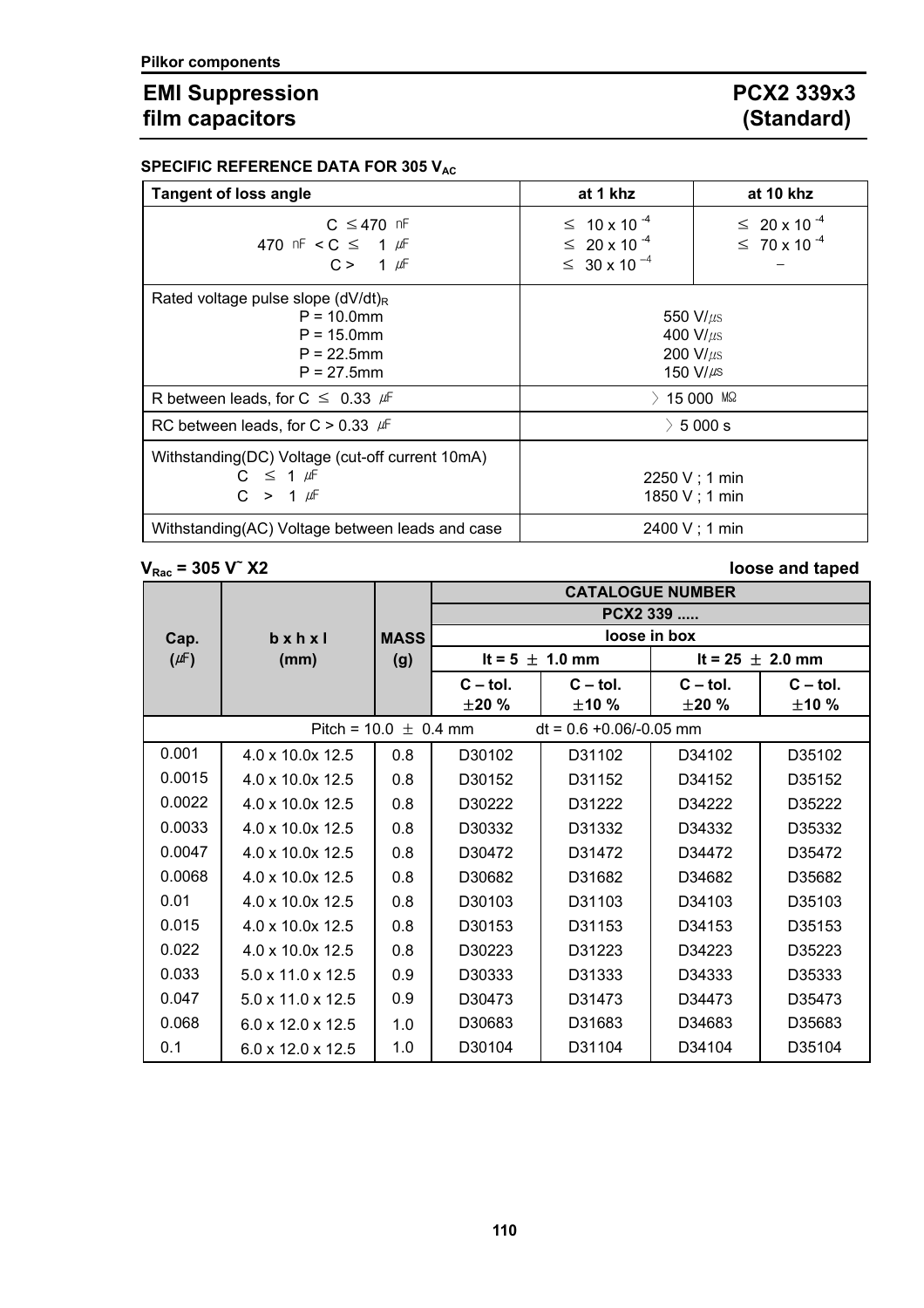# EMI Suppression **PCX2 339x3**<br> **FIMI Capacitors** (Standard) film capacitors

 $V_{\text{B}} = 305 \text{ V}^2 \text{ X}2$ 

| ▼ кас                                                   |                               |             | <b>IDOSC UITU tupuu</b><br><b>CATALOGUE NUMBER</b> |                            |                      |            |  |
|---------------------------------------------------------|-------------------------------|-------------|----------------------------------------------------|----------------------------|----------------------|------------|--|
|                                                         |                               |             | PCX2 339                                           |                            |                      |            |  |
| Cap.                                                    | $b \times h \times I$         | <b>MASS</b> | loose in box                                       |                            |                      |            |  |
| $(\mu \text{F})$                                        | (mm)                          | (g)         |                                                    | It = $5 \pm 1.0$ mm        | It = 25 $\pm$ 2.0 mm |            |  |
|                                                         |                               |             | $C - tol.$                                         | $C - tol.$                 | $C - tol.$           | $C - tol.$ |  |
|                                                         |                               |             | ±20%                                               | ±10%                       | ±20%                 | ±10%       |  |
| Pitch = $15.0 \pm 0.4$ mm<br>$dt = 0.8 + 0.08/-0.05$ mm |                               |             |                                                    |                            |                      |            |  |
| 0.01                                                    | $5.0 \times 11.0 \times 18.0$ | 1.6         | F30103                                             | F31103                     | F34103               | F35103     |  |
| 0.015                                                   | 5.0 x 11.0 x 18.0             | 1.6         | F30153                                             | F31153                     | F34153               | F35153     |  |
| 0.022                                                   | 5.0 x 11.0 x 18.0             | 1.6         | F30223                                             | F31223                     | F34223               | F35223     |  |
| 0.033                                                   | 5.0 x 11.0 x 18.0             | 1.6         | F30333                                             | F31333                     | F34333               | F35333     |  |
| 0.047                                                   | 5.0 x 11.0 x 18.0             | 1.6         | F30473                                             | F31473                     | F34473               | F35473     |  |
| 0.068                                                   | 5.0 x 11.0 x 18.0             | 1.6         | F30683                                             | F31683                     | F34683               | F35683     |  |
| 0.1                                                     | 5.0 x 11.0 x 18.0             | 1.6         | F30104                                             |                            | F34104               |            |  |
| 0.1                                                     | 6.0 x 12.0 x 18.0             | 1.8         |                                                    | F31104                     |                      | F35104     |  |
| 0.15                                                    | 7.0 x 13.5 x 18.0             | 1.9         | F30154                                             | F31154                     | F34154               | F35154     |  |
| 0.22                                                    | 8.5 x 15.0 x 18.0             | 2.6         | F30224                                             | F31224                     | F34224               | F35224     |  |
| 0.33                                                    | 10.0 x 16.5 x 18.0            | 3.1         | F30334                                             | F31334                     | F34334               | F35334     |  |
| 0.47                                                    | 11.0 x 18.5 x 18.0            | 4.1         | F30474                                             | F31474                     | F34474               | F35474     |  |
|                                                         | Pitch = $22.5 \pm 0.4$ mm     |             |                                                    | $dt = 0.8 + 0.08/-0.05$ mm |                      |            |  |
| 0.22                                                    | $6.0 \times 15.5 \times 26.0$ | 3.0         | J30224                                             | J31224                     | J34224               | J35224     |  |
| 0.33                                                    | 7.0 x 16.5 x 26.0             | 3.5         | J30334                                             | J31334                     | J34334               | J35334     |  |
| 0.47                                                    | 8.5 x 18.0 x 26.0             | 4.4         | J30474                                             | J31474                     | J34474               | J35474     |  |
| 0.68                                                    | 10.0 x 19.5 x 26.0            | 5.5         | J30684                                             | J31684                     | J34684               | J35684     |  |
| 1.0                                                     | 13.0 x 23.0 x 26.0            | 8.0         | J30105                                             | J31105                     | J34105               | J35105     |  |
| Pitch = $27.5 \pm 0.4$ mm<br>$dt = 0.8 + 0.08/-0.05$ mm |                               |             |                                                    |                            |                      |            |  |
| 0.68                                                    | 11.0 x 21.0 x 31.0            | 7.8         | L30684                                             | L31684                     | L34684               | L35684     |  |
| 1.0                                                     | 13.0 x 23.0 x 31.0            | 10.4        | L30105                                             | L31105                     | L34105               | L35105     |  |
| 1.5                                                     | 15.0 x 25.0 x 31.0            | 12.8        | L30155                                             | L31155                     | L34155               | L35155     |  |
| 2.2                                                     | 18.0 x 28.0 x 31.0            | 17.2        | L30225                                             | L31225                     | L34225               | L35225     |  |
| 3.3                                                     | 21.0 x 31.0 x 31.0            | 20.4        | L30335                                             | L31335                     | L34335               | L35335     |  |

| Original pitch     | New Code       | Old Code       | Example            |
|--------------------|----------------|----------------|--------------------|
| 10.0 <sub>mm</sub> | PCX2 339D3xxxx | PCX2 339 3xxxx |                    |
| 15.0 <sub>mm</sub> | PCX2 339F3xxxx | PCX2 339 4xxxx | PCX2 339 50474     |
| 22.5mm             | PCX2 339J3xxxx | PCX2 339 5xxxx | $=$ PCX2 339J30474 |
| 27.5mm             | PCX2 339L3xxxx | PCX2 339 6xxxx |                    |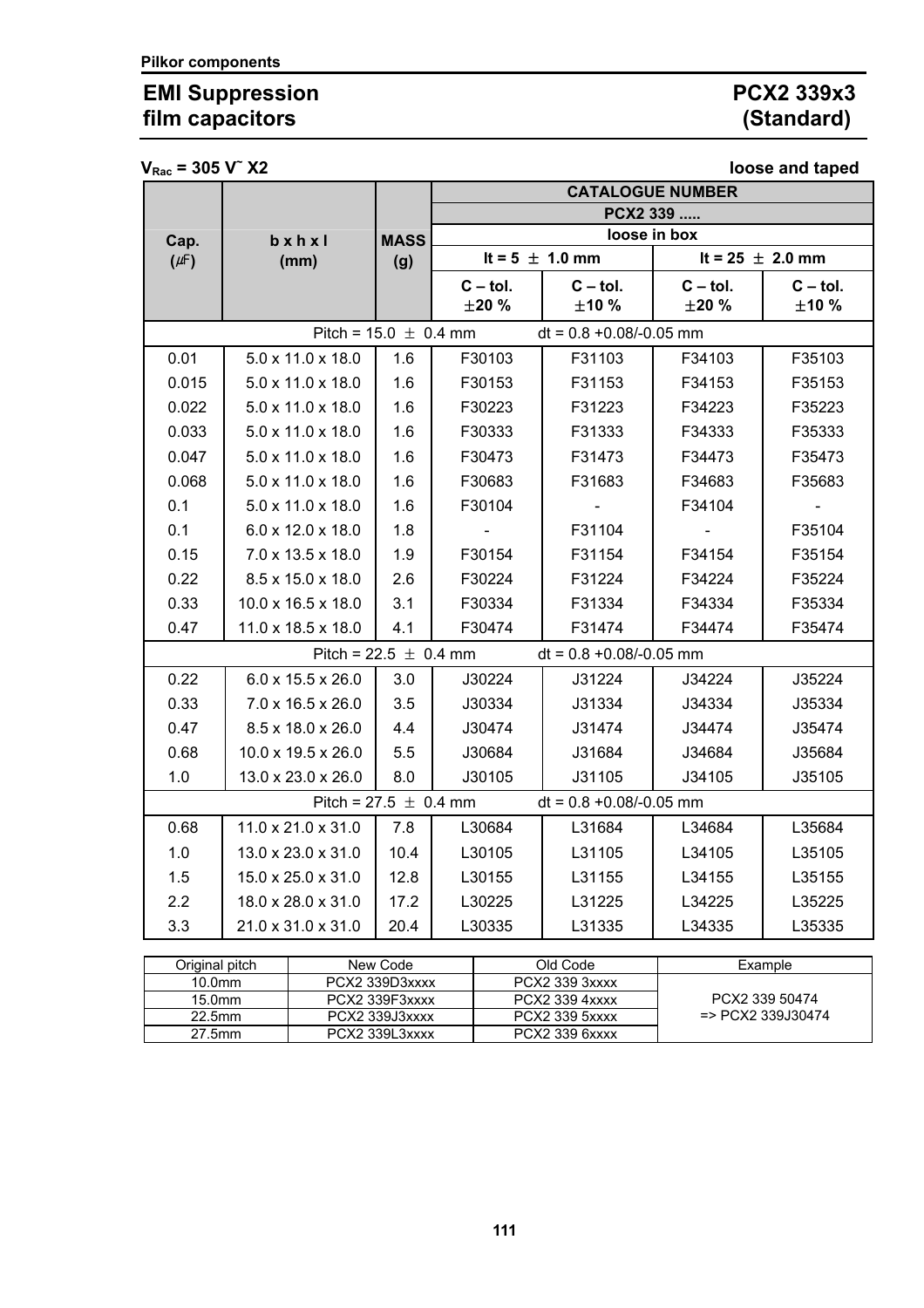## **EMI Suppression CONSUMING PCX2 339x3 film capacitors (Standard)**

The capacitors are designed for mounting on printed-circuit boards. The capacitors packed in bandoliers are designed for mounting on printed-circuit boards by means of automatic insertion machines.

For detailed specifications refer to chapter "PACKAGING".

SPECIFIC METHOD OF MOUNTING TO WITHSTAND VIBRATION AND SHOCK

In order to withstand vibration and shock tests, it must be ensured that the stand-off pips are in good contact with the printed-circuit board.

. For pitches of 15mm the capacitors shall be mechanically fixed by leads.

. For larger pitches the capacitors shall be mounted in the same way and the body clamped.

### **SPACE REQUIREMENTS ON PRINTED-CIRCUIT BOARD**

The maximum length and width of film capacitors are shown in the following drawing;



- Eccentricity as in drawing.

The maximum eccentricity is smaller than or equal to the lead diameter of the product concerned.

- Product height with seating plane as given by IEC 60717 as reference :  $h_{max} \leq h+0.3$ mm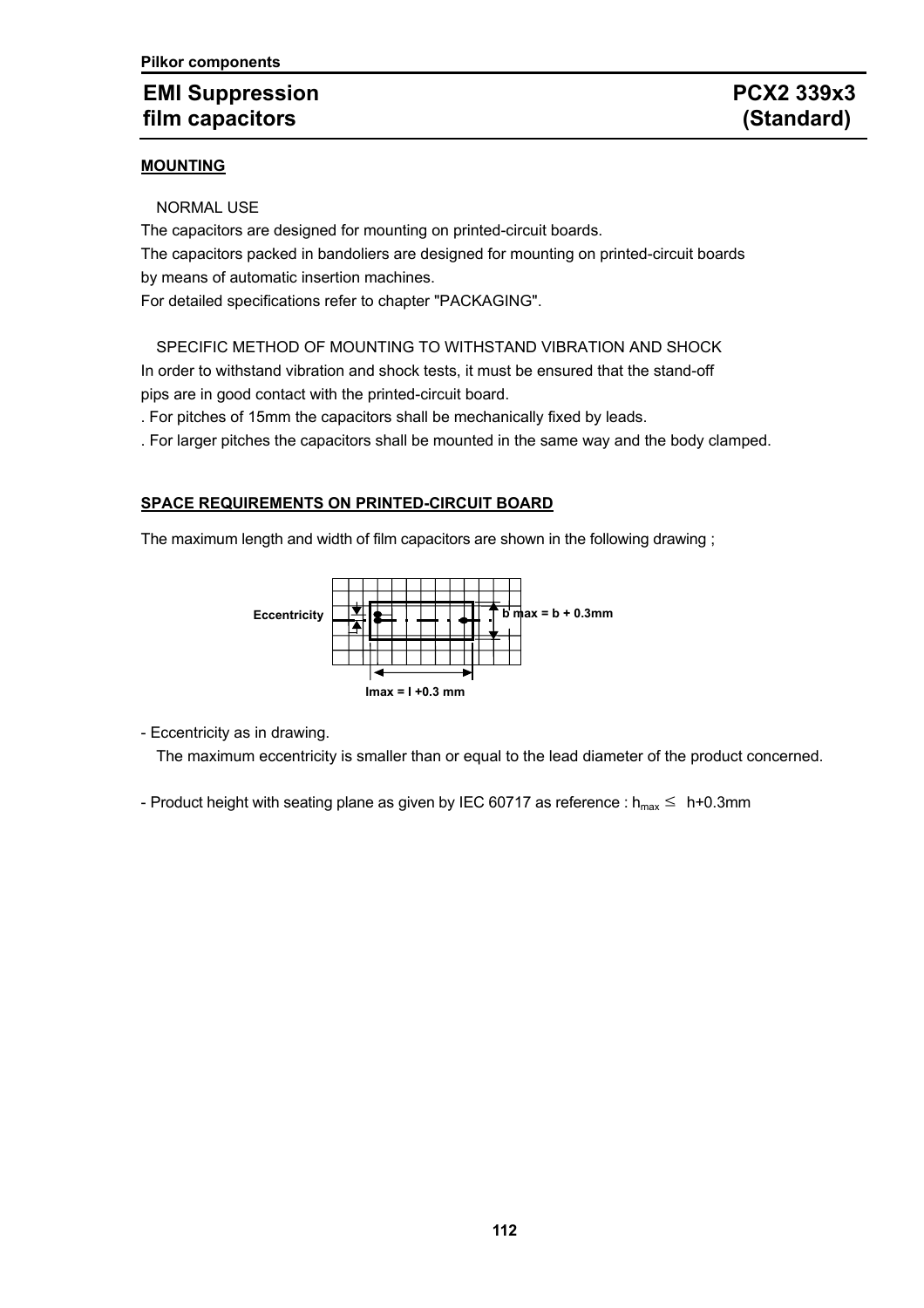## **EMI Suppression PCX2 339x3 film capacitors (Standard)**

### **RATINGS AND CHARACTERISTICS**

Unless otherwise specified all electrical values apply to an ambient temperature of  $23\pm1^\circ$ C, an atmospheric pressure of 86 to 106kPa and a relative humidity 50±2%.

For reference testing, a conditioning period shall be applied of  $96\pm4$  hours by heating the products in a circulating air oven at the rated temperature and a relative humidity not exceeding 20%.

### **Maximum RMS Voltage as a function of frequency**